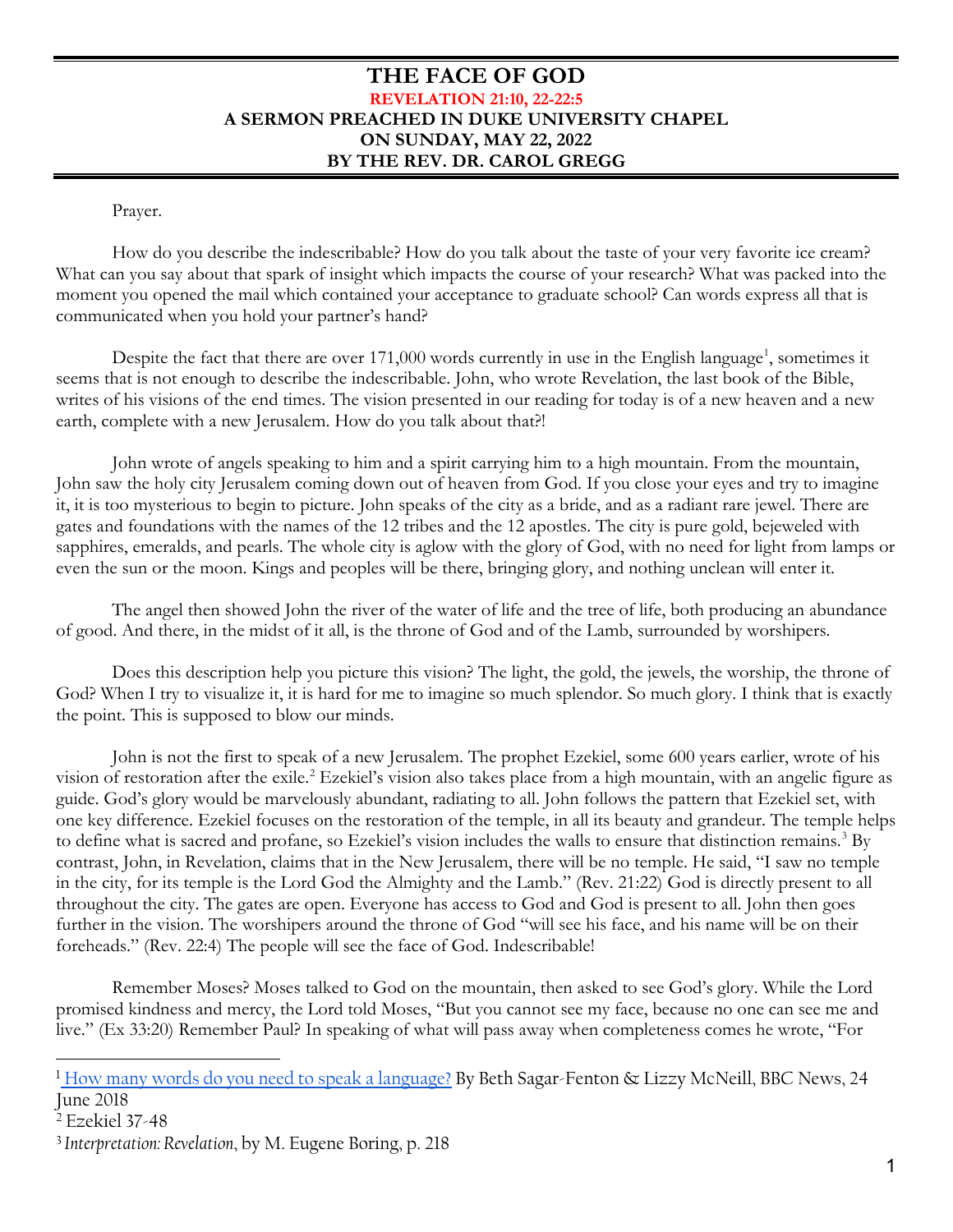now we see only a reflection as in a mirror; then we shall see face to face. Now I know in part; then I shall know fully, even as I am fully known." (I Cor 13:12)

In the final vision of the final book of the Bible, here humanity sees God face to face. Finally, we stand in the presence of the Holy One, surrounded by God's glory. Here John "anticipated the fulfillment of [our] deepest longing, the gift of seeing God's face, living in God's presence, and thriving on that presence."<sup>[4](#page-1-0)</sup> Can you imagine that?

Well, here at Duke Chapel, we don't have to image that; we can see it.. Not that we want to boast about it... too much. We see the face of God every Sunday in worship. You can see it right now. In the main stained-glass window behind me, there are 15 figures. Jesus is in red in the center of the top row. He is surrounded by the disciples and below them on the lowest row are prophets. You probably remember that there were 12 disciples, and with five prophets on the lowest row, that means there are only 9 disciples around Jesus. The artists who designed the stained glass knew there were 12 disciples, and the other three are pictured in the sanctuary, but I'm not going to tell you where. You will just have to stay after worship one Sunday to take the docent-led tour of the Chapel to find out. Now look directly above Jesus, to the top of the window, in the center, and there is the face of God! Well, at least that's how that particular piece of stained glass is named. Is it good that it is far enough away that we can't really see all the details? You are welcome to bring binoculars to worship next week to check it out!

Even with the beauty of the stained glass, the woodwork, and the soaring arches of this chapel, which are designed to inspire and overwhelm us, we know these beauties pale in comparison to the vision that John describes. At the end, there is not some event or place, there is God. Fully, completely present to us as we are fully and completely present to God. What a promise! What a hope!

John also sees that God's name will be on the foreheads of the worshipers. We will be claimed and marked as God's own. No longer will the servants of God wonder if they are good enough, if their sins are forgiven enough, if their devotion is pure enough. God's mark will be on us.

How we are marked does identify us. Father Greg Boyle directs Homeboy Industries in Los Angeles, a major rehabilitation center for gang members. Fr. Boyle tells the story of one young man starting the long process of rebuilding his life. Boyle says, "Frank is two days out of prison and he wanders into my office and he's sitting in front of me and tattooed on his forehead like a banner, like a billboard, is [an obscene phrase]. And [Frank] said, you know, I'm having a hard time finding a job. I said, well, Frank you know, maybe we could put our heads together about this.<sup>[5](#page-1-1)</sup> Homeboy Industries now runs one of the largest tattoo removal programs in the country.

John's vision in Revelation, assures us that we will be cleansed of past mistakes, but also that we will be marked as God's own.

We need this vision that John records in Revelation. We are in Eastertide, the 50 days between Easter and Pentecost. This year, the lectionary gives us six passages from Revelation. This is the few times we encounter this final book in the three-year cycle of readings. Being in the Easter season, these are the hopeful passages, not the visions of battles and beasts. We need these visions of God's glory and the Lordship of Christ. We need the promise that God "will wipe every tear from their eyes. Death will be no more; mourning and crying and pain will be no more." (Rev 21:4) At Easter, we celebrated the resurrection of Jesus with glad and grateful hearts. Since then, we have heard news reports, we have seen injustice, and familiar pains have returned. For these 50 days, indeed every Sunday, again and again, we need to hear God's promises and be filled with hope. We need the truth that Jesus is Lord of all, now and forever. We need the promise that we will see God face to face.

l

<span id="page-1-0"></span><sup>4</sup> *Texts for Preaching: A lectionary commentary, Year C*, Charles Cousar et al., p. 319

<span id="page-1-1"></span><sup>5</sup> [Compassion and Kinship: Fr Gregory Boyle at TEDxConejo 2012](https://www.youtube.com/watch?v=ipR0kWt1Fkc)